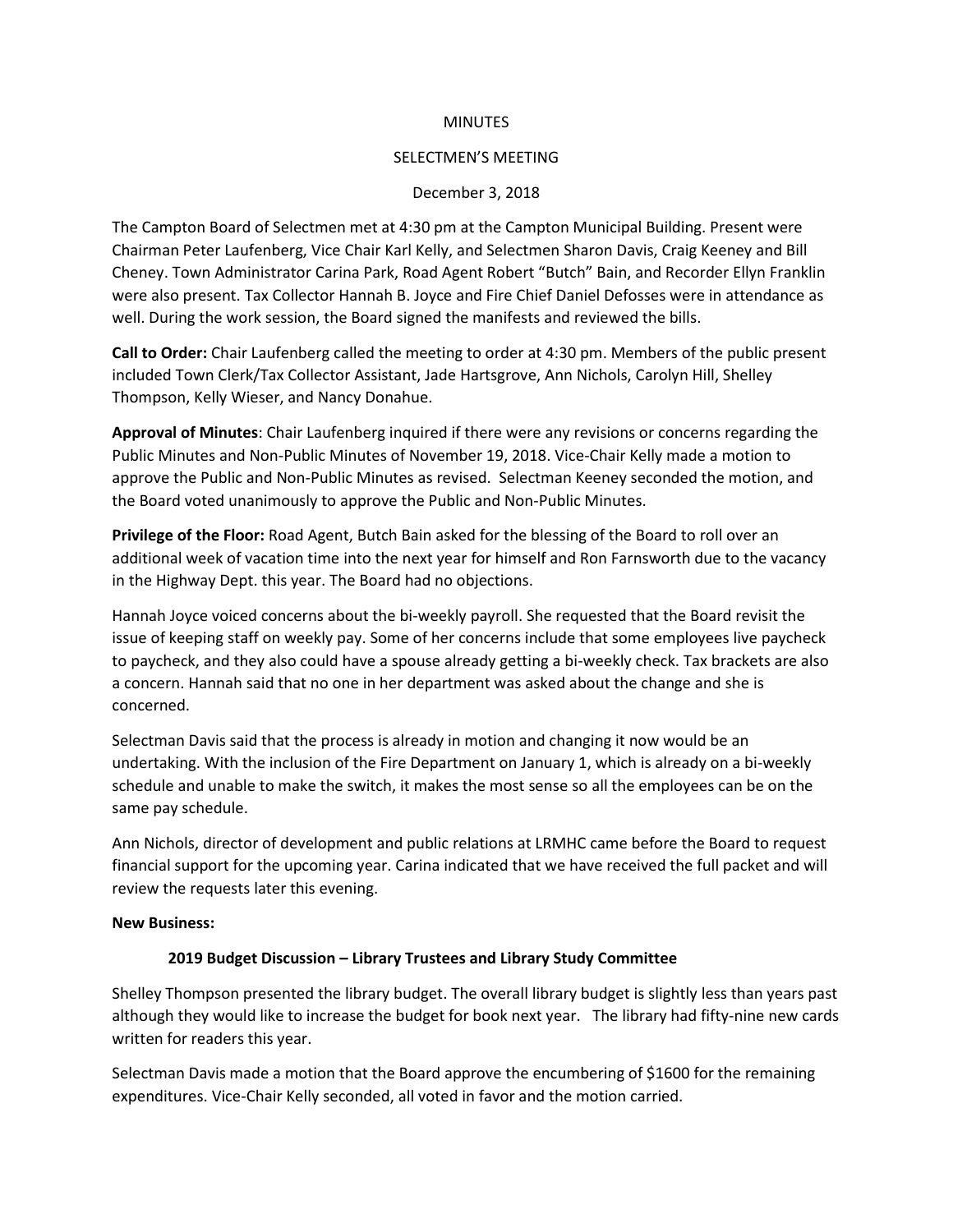Kelly Weiser presented on behalf of the library study committee. She presented two petitions with signatures to be included on the town warrant

The first petition is to vote to see if the town will vote to expand the purpose of the library capital reserve fund to include renovation and furnishing of the existing space and any addition to said space.

The second petition continues to raise funds for the project. They are asking the town for \$15,000 to be added to the library capital reserve fund. They are moving forward with our remaining funds to have an architect look at the existing plans to see what could be done with the existing space. The committee has \$500 remaining in the budget which they plan to use to digitize the plans.

Selectman Davis made a motion to encumber the \$500 to be used in 2019. Chair Laufenberg seconded the motion, all voted in favor, and the motion carries.

Selectman Davis asked if they had received an estimate on these digitized plans. Kelly said this is in process.

Kelly also said that they had met with the state librarian who was, although previously against their idea, won over after several hours spent in the space.

Selectman Davis suggested that we get the estimate as soon as possible and then the Board can look at it and talk it over. Kelly said she will bring this estimate to the next meeting.

Selectman Keeney asked if the library committee's engineer would be kept local. Kelly said with full disclosure she is using her brother, Evan, for this engineering. He does mostly renovations of municipal buildings.

Selectman Keeney asked if the committee had spoken with the school board. Kelly answered yes, and aside from logistics issues, the school board understood the committee's recommendation. There is a current library agreement, and the Boards (School and Selectmen) would have to negotiate an end to that agreement. It is also important to note that the school paid for the replacement of the library roof.

Chair Laufenberg asked if we could have a discussion with the school board and open a line of communication so we could better understand the budgets and tax raises. Kelly said she will take that comment back to the school board. Selectmen Davis agreed that it would be good to have a joint meeting about large budget items. Chair Laufenberg expressed he would like to stay in communication to shuffle items in the budget around so they don't all hit at once. Kelly said that the board does try and plan ahead for these big items to avoid large increases.

# **CTFD Budget Update**

Chief Defosses brought his updated budget before the Board. The Board had previously asked him to find some extra money to offset the cost of his possible new hire. He checked his numbers and was able to find the money in his budget to lower the overall increase to 1.7% which equals \$12,971. He expressed the Board also talked about the possibility of doing an extra 8 weeks of overnight coverage. This would raise the overall increase to \$38,833.

Chief Defosses would like extra overnight coverage because the station has been increasingly busy which results in people staying out all night on a call, and then having to get up in the morning and go right to work. The additional eight weeks will cover January and February. January was one of our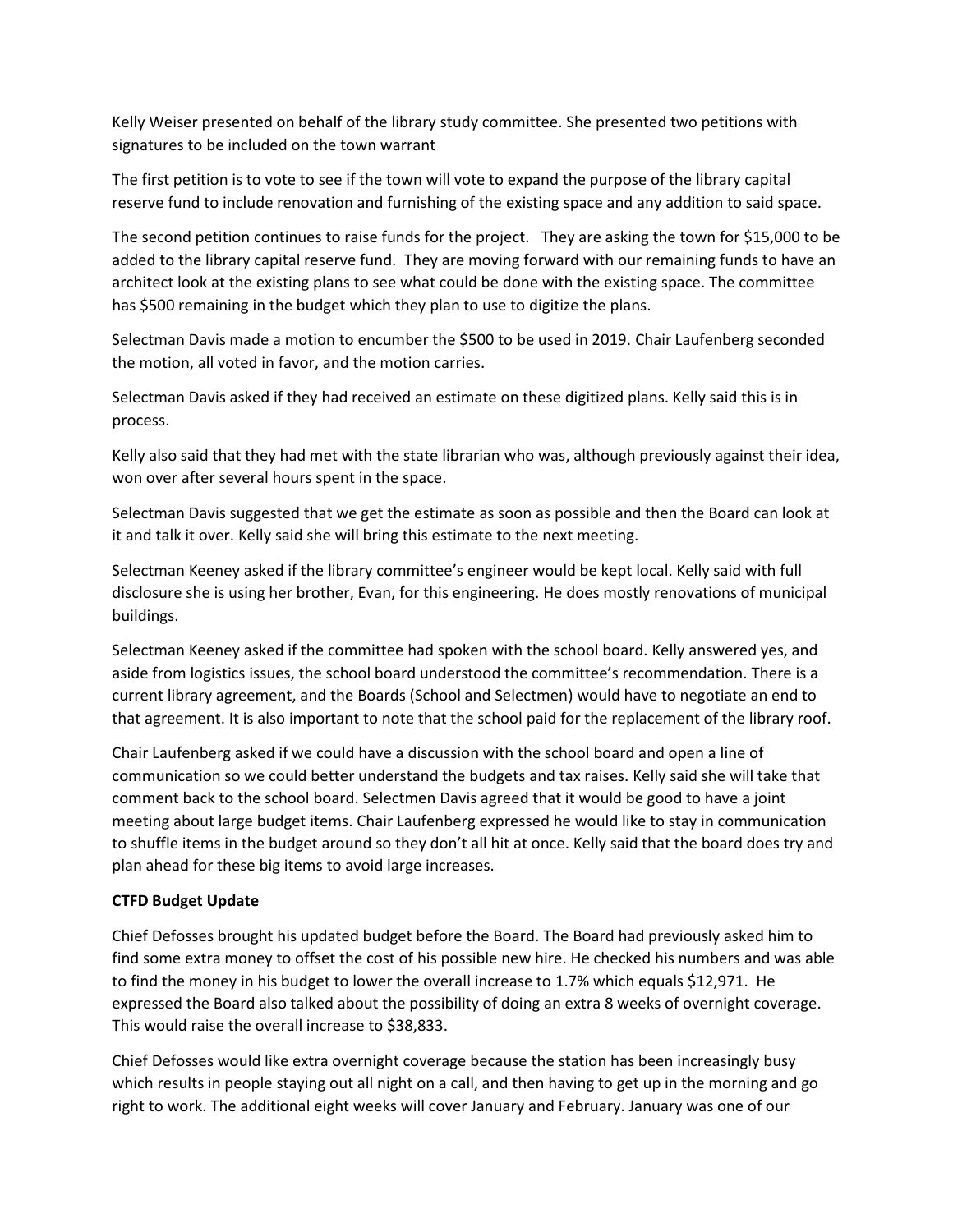busiest months last year. Overnight coverage will allow us to get to a medical scene or fire much faster. The on-call members won't have to clean snow off our cars and drive in to the station because a team will already be there.

The full time staff would takes eight weeks to run through a 24 hour shift schedule. Each one would work one 24 hour shift and then be off three days. They would be paired with a part time (per diem) employee for this 24 hour shift. The Fire Dept. did this in July and August and it seemed to work well, as they handled many of the small calls and stayed at the station so that we didn't have to worry about getting the whole call department in or having all full time staff on duty.

If the eight weeks are approved, the budget for night call will decrease (this is reflected on the back of the budget sheet). It would be a \$10,000 increase overall for Campton if we added the eight weeks.

Chair Laufenberg asked if it is correct that the volunteer call shifts are trending downward? The Chief said yes, but he still budgets for every shift to be filled. Chair Laufenberg said that eventually, since the Chief would like the fire department to transition to full time, we should begin developing a plan for this transition rather than suddenly calling for a \$200,000 increase in budget. Chief Defosses agreed and mentioned a grant that opens in springtime which would help them make this jump.

Carina mentioned that the Town of Campton will pay 56.5% of the fire department in 2019 and will eventually pay 54% in 2021.

Chief Defosses also said that ambulance revenues have increased to a 73% return in 2017, which equals about \$161,000. Typically, a municipal ambulance that does 911 calls gets around 60-65% return, so we are quite a bit ahead. Chief Defosses attributes this to better upkeep as well as an increase on runs.

The Board are all in favor of the new hire and gave their approval for the chief to talk to him about coming on board.

**In Public Session a Motion was made to go into Non-Public Session under RSA 91-A: 3, II (**a**) regarding personnel. The Motion was seconded and with a roll call vote: Selectman Laufenberg- aye, Selectman Kelly– aye, Selectman Davis– aye, Selectman Keeney – aye and Selectman Cheney - aye ~ the Board went into Non-Public Session at 5:56 p.m. The Board came out of Non-Public Session at 6:18 p.m.**

# **Selectmen's Budget Work Session**

The Board revised and revised the 2019 proposed budget line by line. Topics addressed;

- $\triangleright$  COLA
- $\triangleright$  Merit Pay
- $\triangleright$  Selectmen Pay
- PD & SOC Computers
- $\triangleright$  Solid Waste
- $\triangleright$  Outside Agencies
- $\triangleright$  Capital Reserves
- $\triangleright$  Fund Balance Purchases